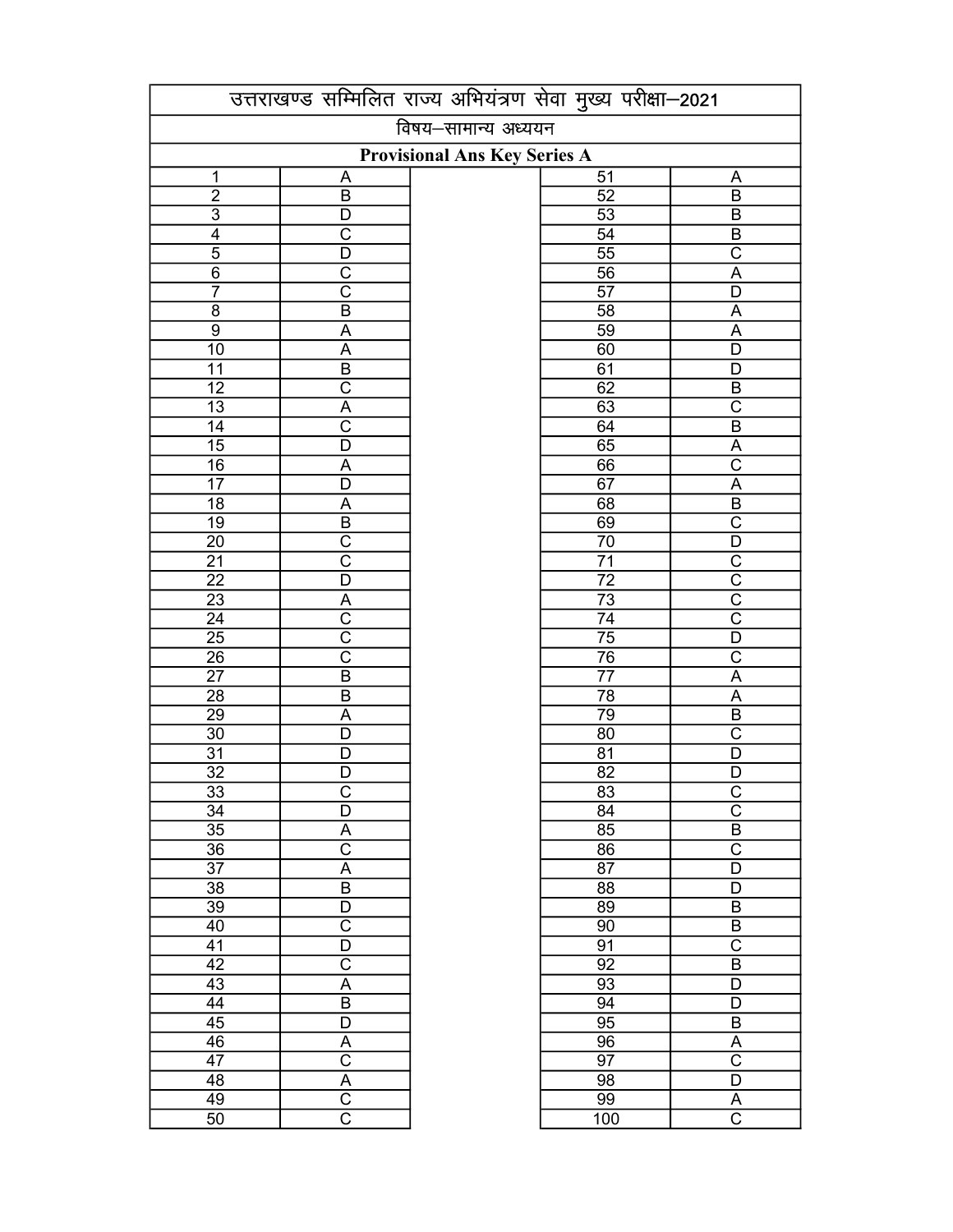|                                     | उत्तराखण्ड सम्मिलित राज्य अभियंत्रण सेवा मुख्य परीक्षा-2021 |  |                 |                                                    |  |
|-------------------------------------|-------------------------------------------------------------|--|-----------------|----------------------------------------------------|--|
|                                     | विषय–सामान्य अध्ययन                                         |  |                 |                                                    |  |
| <b>Provisional Ans Key Series B</b> |                                                             |  |                 |                                                    |  |
| 1                                   | D                                                           |  | 51              | C                                                  |  |
| $\overline{2}$                      | $\overline{\mathsf{A}}$                                     |  | $\overline{52}$ | $\overline{\text{c}}$                              |  |
| $\overline{3}$                      | $\overline{\text{c}}$                                       |  | $\overline{53}$ | $\overline{B}$                                     |  |
| $\overline{4}$                      | $\overline{\text{c}}$                                       |  | $\overline{54}$ | $\overline{D}$                                     |  |
| $\overline{5}$                      | $\overline{\text{c}}$                                       |  | $\overline{55}$ | $\overline{\text{c}}$                              |  |
| $\overline{6}$                      | $\overline{B}$                                              |  | $\overline{56}$ | $\overline{A}$                                     |  |
| $\overline{7}$                      | $\overline{B}$                                              |  | $\overline{57}$ | $\overline{A}$                                     |  |
| $\overline{8}$                      | $\overline{A}$                                              |  | $\overline{58}$ | $\overline{B}$                                     |  |
| $\overline{9}$                      | $\overline{\mathsf{D}}$                                     |  | $\overline{59}$ | $\overline{\mathrm{C}}$                            |  |
| $\overline{10}$                     | $\overline{\mathsf{D}}$                                     |  | 60              | $\overline{\mathsf{D}}$                            |  |
| 11                                  | $\overline{\text{c}}$                                       |  | 61              | D                                                  |  |
| $\overline{12}$                     | $\overline{\text{c}}$                                       |  | 62              | $\overline{\text{c}}$                              |  |
| $\overline{13}$                     | $\overline{D}$                                              |  | 63              | $\overline{\text{c}}$                              |  |
| $\overline{14}$                     | $\overline{A}$                                              |  | 64              | $\overline{B}$                                     |  |
| $\overline{15}$                     | $\overline{\text{c}}$                                       |  | 65              | $\overline{\text{c}}$                              |  |
| $\overline{16}$                     | A                                                           |  | 66              | D                                                  |  |
| $\overline{17}$                     | $\overline{B}$                                              |  | 67              | D                                                  |  |
| 18                                  | D                                                           |  | 68              | $\sf B$                                            |  |
| $\overline{19}$                     | $\overline{\text{c}}$                                       |  | 69              | $\overline{B}$                                     |  |
| $\overline{20}$                     | D                                                           |  | $\overline{70}$ | $\overline{\text{c}}$                              |  |
| $\overline{21}$                     | $\overline{\text{c}}$                                       |  | $\overline{71}$ | $\overline{B}$                                     |  |
| $\overline{22}$                     | D                                                           |  | $\overline{72}$ | D                                                  |  |
| $\overline{23}$                     | $\overline{B}$                                              |  | $\overline{73}$ | $\overline{D}$                                     |  |
| $\overline{24}$                     | $\overline{\mathsf{D}}$                                     |  | $\overline{74}$ | $\overline{B}$                                     |  |
| $\overline{25}$                     | $\overline{A}$                                              |  | $\overline{75}$ | $\overline{A}$                                     |  |
|                                     | $\overline{\text{c}}$                                       |  | $\overline{76}$ | $\overline{\text{c}}$                              |  |
| $\overline{26}$<br>$\overline{27}$  | $\overline{\mathsf{A}}$                                     |  | $\overline{77}$ | $\overline{\mathsf{D}}$                            |  |
| $\overline{28}$                     | $\overline{\text{c}}$                                       |  | $\overline{78}$ |                                                    |  |
|                                     | $\overline{\mathrm{c}}$                                     |  | 79              | $\overline{\mathsf{A}}$<br>$\overline{\mathrm{c}}$ |  |
| $\overline{29}$                     | $\overline{\mathsf{A}}$                                     |  |                 | $\overline{\text{c}}$                              |  |
| $\overline{30}$                     | $\overline{B}$                                              |  | $\overline{80}$ | $\overline{B}$                                     |  |
| $\overline{31}$                     |                                                             |  | $\overline{81}$ |                                                    |  |
| $\overline{32}$                     | $\overline{B}$                                              |  | $\overline{82}$ | $\overline{\mathsf{D}}$<br>$\overline{\text{c}}$   |  |
| $\overline{33}$                     | $\overline{\mathsf{A}}$                                     |  | 83              |                                                    |  |
| 34                                  | $\mathsf C$                                                 |  | 84              | D                                                  |  |
| 35                                  | A                                                           |  | 85              | $\overline{C}$                                     |  |
| 36                                  | D                                                           |  | 86              | $\overline{\text{C}}$                              |  |
| 37                                  | A                                                           |  | 87              | $\overline{B}$                                     |  |
| 38                                  | $\overline{A}$                                              |  | $\overline{88}$ | $\boldsymbol{\mathsf{A}}$                          |  |
| 39                                  | $\overline{\mathsf{D}}$                                     |  | $\overline{89}$ | $\overline{A}$                                     |  |
| 40                                  | D                                                           |  | $\overline{90}$ | $\overline{A}$                                     |  |
| 41                                  | B                                                           |  | $\overline{91}$ | $\overline{\text{C}}$                              |  |
| $\overline{42}$                     | $\overline{\text{c}}$                                       |  | $\overline{92}$ | $\overline{A}$                                     |  |
| $\overline{43}$                     | $\overline{B}$                                              |  | 93              | $\overline{\text{C}}$                              |  |
| $\overline{44}$                     | $\overline{A}$                                              |  | 94              | $\overline{D}$                                     |  |
| 45                                  | $\overline{\text{c}}$                                       |  | 95              | A                                                  |  |
| $\overline{46}$                     | $\overline{A}$                                              |  | $\overline{96}$ | $\overline{D}$                                     |  |
| 47                                  | $\overline{B}$                                              |  | 97              | A                                                  |  |
| 48                                  | $\overline{\text{c}}$                                       |  | $\overline{98}$ | $\overline{B}$                                     |  |
| 49                                  | $\overline{\mathsf{D}}$                                     |  | 99              | $\overline{\mathsf{C}}$                            |  |
| 50                                  | $\overline{\mathsf{C}}$                                     |  | 100             | $\overline{B}$                                     |  |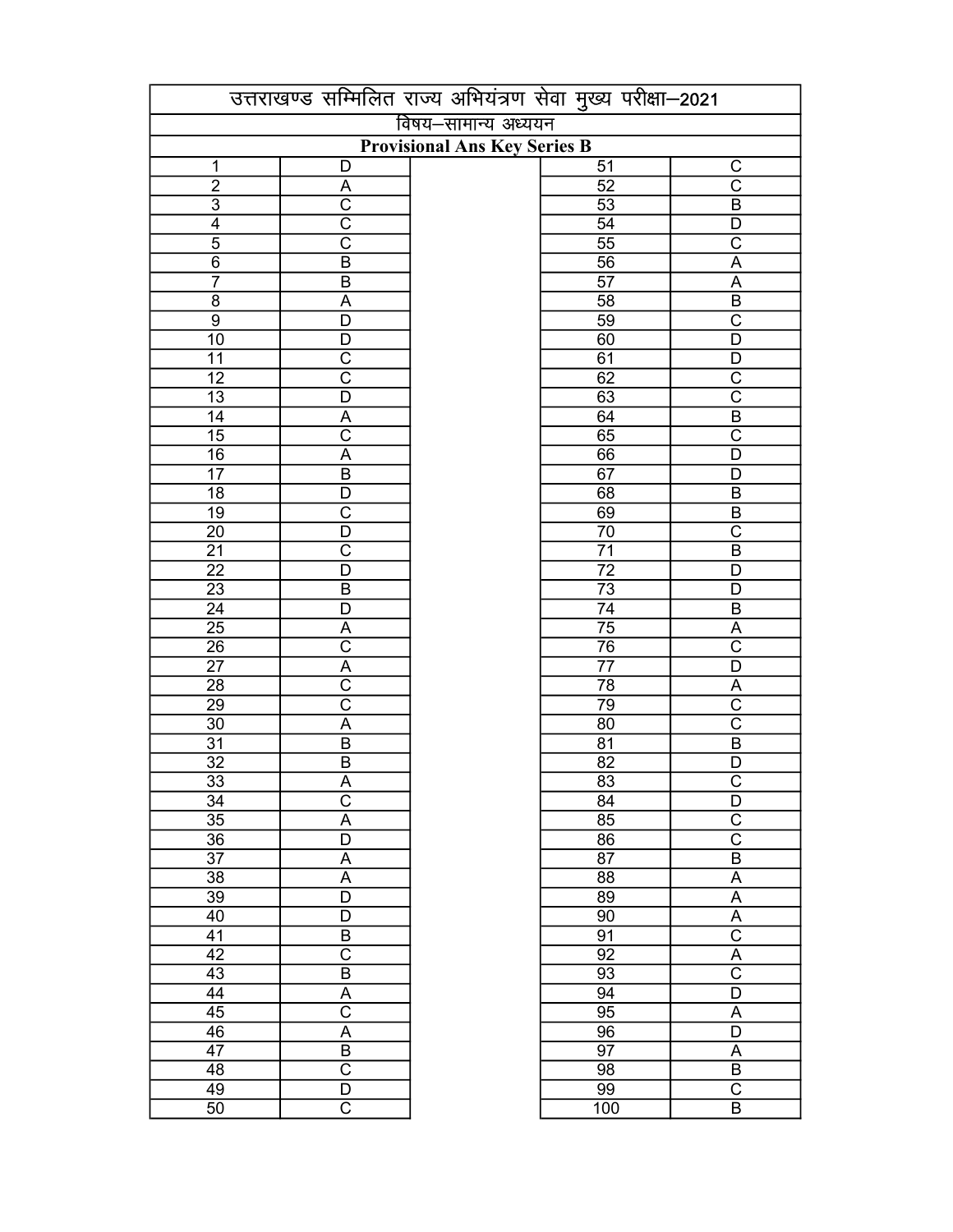| विषय-सामान्य अध्ययन<br>Provisional Ans Key Series C<br>51<br>1<br>B<br>D<br>$\overline{2}$<br>$\overline{52}$<br>$\overline{A}$<br>A<br>$\overline{C}$<br>$\overline{\mathrm{c}}$<br>$\frac{3}{4}$<br>53<br>$\overline{A}$<br>$\overline{54}$<br>$\overline{\mathsf{D}}$<br>$\overline{\text{c}}$<br>$\overline{5}$<br>$\overline{55}$<br>$\overline{A}$<br>$\overline{\text{c}}$<br>$\overline{\text{C}}$<br>$\overline{6}$<br>$\overline{56}$<br>$\overline{\text{c}}$<br>$\overline{7}$<br>$\overline{57}$<br>A<br>$\overline{B}$<br>$\overline{8}$<br>$\overline{B}$<br>$\overline{58}$<br>$\overline{9}$<br>59<br>$\overline{B}$<br>D<br>$\overline{\text{c}}$<br>$\overline{10}$<br>60<br>A<br>$\overline{D}$<br>$\overline{11}$<br>$\overline{B}$<br>61<br>62<br>$\overline{\text{c}}$<br>$\overline{12}$<br>$\overline{A}$<br>$\overline{\text{c}}$<br>$\overline{13}$<br>63<br>$\overline{\mathsf{D}}$<br>$\overline{14}$<br>64<br>$\overline{B}$<br>$\overline{A}$<br>$\overline{15}$<br>$\overline{65}$<br>$\overline{A}$<br>$\overline{A}$<br>$\overline{16}$<br>66<br>$\overline{\mathsf{D}}$<br>$\overline{A}$<br>$\overline{17}$<br>67<br>$\overline{D}$<br>$\overline{A}$<br>$\overline{18}$<br>$\overline{B}$<br>$\overline{B}$<br>68<br>$\overline{19}$<br>$\overline{\text{c}}$<br>69<br>$\overline{A}$<br>$\overline{B}$<br>$\overline{70}$<br>$\overline{\text{C}}$<br>$\overline{20}$<br>$\overline{\text{c}}$<br>$\overline{71}$<br>$\overline{21}$<br>$\overline{\mathsf{D}}$<br>$\overline{\text{c}}$<br>$\overline{22}$<br>$\overline{72}$<br>A<br>$\overline{23}$<br>$\overline{A}$<br>$\overline{73}$<br>$\overline{D}$<br>$\overline{24}$<br>$\overline{B}$<br>$\overline{74}$<br>A<br>$\overline{25}$<br>$\overline{\text{c}}$<br>$\overline{75}$<br>$\overline{B}$<br>$\overline{76}$<br>$\overline{\text{C}}$<br>$\overline{26}$<br>$\overline{D}$<br>$\overline{B}$<br>$\overline{27}$<br>$\overline{\text{c}}$<br>$\overline{77}$<br>$\overline{\text{c}}$<br>$\overline{C}$<br>$\overline{78}$<br>28<br>$\overline{\text{c}}$<br>79<br>$\overline{29}$<br>$\overline{A}$<br>$\overline{\mathrm{C}}$<br>$\overline{30}$<br>$\overline{B}$<br>$\overline{80}$<br>$\overline{C}$<br>$\overline{31}$<br>$\overline{81}$<br>A<br>$\overline{\text{c}}$<br>$\overline{\text{c}}$<br>$\overline{32}$<br>$\overline{82}$<br>33<br>83<br>A<br>B<br>$\overline{\mathsf{A}}$<br>$\overline{34}$<br>$\overline{84}$<br>$\overline{B}$<br>$\overline{\mathsf{B}}$<br>$\overline{35}$<br>85<br>$\overline{A}$<br>$\overline{\text{c}}$<br>$\overline{36}$<br>$\overline{86}$<br>$\overline{\mathsf{D}}$<br>$\overline{D}$<br>37<br>87<br>D<br>$\overline{\text{c}}$<br>38<br>88<br>D<br>$\overline{\text{c}}$<br>$\overline{D}$<br>39<br>89<br>D<br>D<br>40<br>90<br>B<br>91<br>41<br>Α<br>$\overline{\text{c}}$<br>$\overline{\text{c}}$<br>42<br>92<br>A<br>43<br>D<br>93<br>$\overline{B}$<br>44<br>94<br>D<br>45<br>$\overline{B}$<br>95<br>$\overline{D}$<br>$\overline{\text{C}}$<br>$\overline{46}$<br>$\overline{B}$<br>96<br>$\overline{\text{c}}$<br>$\overline{47}$<br>97<br>$\overline{D}$<br>$\overline{\text{c}}$<br>$\overline{\text{c}}$<br>98<br>48<br>49<br>$\overline{D}$<br>99<br>$\overline{D}$ |                 | उत्तराखण्ड सम्मिलित राज्य अभियंत्रण सेवा मुख्य परीक्षा-2021 |  |     |                       |  |
|-------------------------------------------------------------------------------------------------------------------------------------------------------------------------------------------------------------------------------------------------------------------------------------------------------------------------------------------------------------------------------------------------------------------------------------------------------------------------------------------------------------------------------------------------------------------------------------------------------------------------------------------------------------------------------------------------------------------------------------------------------------------------------------------------------------------------------------------------------------------------------------------------------------------------------------------------------------------------------------------------------------------------------------------------------------------------------------------------------------------------------------------------------------------------------------------------------------------------------------------------------------------------------------------------------------------------------------------------------------------------------------------------------------------------------------------------------------------------------------------------------------------------------------------------------------------------------------------------------------------------------------------------------------------------------------------------------------------------------------------------------------------------------------------------------------------------------------------------------------------------------------------------------------------------------------------------------------------------------------------------------------------------------------------------------------------------------------------------------------------------------------------------------------------------------------------------------------------------------------------------------------------------------------------------------------------------------------------------------------------------------------------------------------------------------------------------------------------------------------------------------------------------------------------------------------------------------------------------------------------------------------------------------------------------------------------------------------------------------------------------------------------------------------------------------------------------------------------------------------------------------------------------------------------------------------------------------------------------------------------------------------------------------------------------------------------------------------------------------------------------------------------------------------------------------------------------------------------------------------------|-----------------|-------------------------------------------------------------|--|-----|-----------------------|--|
|                                                                                                                                                                                                                                                                                                                                                                                                                                                                                                                                                                                                                                                                                                                                                                                                                                                                                                                                                                                                                                                                                                                                                                                                                                                                                                                                                                                                                                                                                                                                                                                                                                                                                                                                                                                                                                                                                                                                                                                                                                                                                                                                                                                                                                                                                                                                                                                                                                                                                                                                                                                                                                                                                                                                                                                                                                                                                                                                                                                                                                                                                                                                                                                                                                           |                 |                                                             |  |     |                       |  |
|                                                                                                                                                                                                                                                                                                                                                                                                                                                                                                                                                                                                                                                                                                                                                                                                                                                                                                                                                                                                                                                                                                                                                                                                                                                                                                                                                                                                                                                                                                                                                                                                                                                                                                                                                                                                                                                                                                                                                                                                                                                                                                                                                                                                                                                                                                                                                                                                                                                                                                                                                                                                                                                                                                                                                                                                                                                                                                                                                                                                                                                                                                                                                                                                                                           |                 |                                                             |  |     |                       |  |
|                                                                                                                                                                                                                                                                                                                                                                                                                                                                                                                                                                                                                                                                                                                                                                                                                                                                                                                                                                                                                                                                                                                                                                                                                                                                                                                                                                                                                                                                                                                                                                                                                                                                                                                                                                                                                                                                                                                                                                                                                                                                                                                                                                                                                                                                                                                                                                                                                                                                                                                                                                                                                                                                                                                                                                                                                                                                                                                                                                                                                                                                                                                                                                                                                                           |                 |                                                             |  |     |                       |  |
|                                                                                                                                                                                                                                                                                                                                                                                                                                                                                                                                                                                                                                                                                                                                                                                                                                                                                                                                                                                                                                                                                                                                                                                                                                                                                                                                                                                                                                                                                                                                                                                                                                                                                                                                                                                                                                                                                                                                                                                                                                                                                                                                                                                                                                                                                                                                                                                                                                                                                                                                                                                                                                                                                                                                                                                                                                                                                                                                                                                                                                                                                                                                                                                                                                           |                 |                                                             |  |     |                       |  |
|                                                                                                                                                                                                                                                                                                                                                                                                                                                                                                                                                                                                                                                                                                                                                                                                                                                                                                                                                                                                                                                                                                                                                                                                                                                                                                                                                                                                                                                                                                                                                                                                                                                                                                                                                                                                                                                                                                                                                                                                                                                                                                                                                                                                                                                                                                                                                                                                                                                                                                                                                                                                                                                                                                                                                                                                                                                                                                                                                                                                                                                                                                                                                                                                                                           |                 |                                                             |  |     |                       |  |
|                                                                                                                                                                                                                                                                                                                                                                                                                                                                                                                                                                                                                                                                                                                                                                                                                                                                                                                                                                                                                                                                                                                                                                                                                                                                                                                                                                                                                                                                                                                                                                                                                                                                                                                                                                                                                                                                                                                                                                                                                                                                                                                                                                                                                                                                                                                                                                                                                                                                                                                                                                                                                                                                                                                                                                                                                                                                                                                                                                                                                                                                                                                                                                                                                                           |                 |                                                             |  |     |                       |  |
|                                                                                                                                                                                                                                                                                                                                                                                                                                                                                                                                                                                                                                                                                                                                                                                                                                                                                                                                                                                                                                                                                                                                                                                                                                                                                                                                                                                                                                                                                                                                                                                                                                                                                                                                                                                                                                                                                                                                                                                                                                                                                                                                                                                                                                                                                                                                                                                                                                                                                                                                                                                                                                                                                                                                                                                                                                                                                                                                                                                                                                                                                                                                                                                                                                           |                 |                                                             |  |     |                       |  |
|                                                                                                                                                                                                                                                                                                                                                                                                                                                                                                                                                                                                                                                                                                                                                                                                                                                                                                                                                                                                                                                                                                                                                                                                                                                                                                                                                                                                                                                                                                                                                                                                                                                                                                                                                                                                                                                                                                                                                                                                                                                                                                                                                                                                                                                                                                                                                                                                                                                                                                                                                                                                                                                                                                                                                                                                                                                                                                                                                                                                                                                                                                                                                                                                                                           |                 |                                                             |  |     |                       |  |
|                                                                                                                                                                                                                                                                                                                                                                                                                                                                                                                                                                                                                                                                                                                                                                                                                                                                                                                                                                                                                                                                                                                                                                                                                                                                                                                                                                                                                                                                                                                                                                                                                                                                                                                                                                                                                                                                                                                                                                                                                                                                                                                                                                                                                                                                                                                                                                                                                                                                                                                                                                                                                                                                                                                                                                                                                                                                                                                                                                                                                                                                                                                                                                                                                                           |                 |                                                             |  |     |                       |  |
|                                                                                                                                                                                                                                                                                                                                                                                                                                                                                                                                                                                                                                                                                                                                                                                                                                                                                                                                                                                                                                                                                                                                                                                                                                                                                                                                                                                                                                                                                                                                                                                                                                                                                                                                                                                                                                                                                                                                                                                                                                                                                                                                                                                                                                                                                                                                                                                                                                                                                                                                                                                                                                                                                                                                                                                                                                                                                                                                                                                                                                                                                                                                                                                                                                           |                 |                                                             |  |     |                       |  |
|                                                                                                                                                                                                                                                                                                                                                                                                                                                                                                                                                                                                                                                                                                                                                                                                                                                                                                                                                                                                                                                                                                                                                                                                                                                                                                                                                                                                                                                                                                                                                                                                                                                                                                                                                                                                                                                                                                                                                                                                                                                                                                                                                                                                                                                                                                                                                                                                                                                                                                                                                                                                                                                                                                                                                                                                                                                                                                                                                                                                                                                                                                                                                                                                                                           |                 |                                                             |  |     |                       |  |
|                                                                                                                                                                                                                                                                                                                                                                                                                                                                                                                                                                                                                                                                                                                                                                                                                                                                                                                                                                                                                                                                                                                                                                                                                                                                                                                                                                                                                                                                                                                                                                                                                                                                                                                                                                                                                                                                                                                                                                                                                                                                                                                                                                                                                                                                                                                                                                                                                                                                                                                                                                                                                                                                                                                                                                                                                                                                                                                                                                                                                                                                                                                                                                                                                                           |                 |                                                             |  |     |                       |  |
|                                                                                                                                                                                                                                                                                                                                                                                                                                                                                                                                                                                                                                                                                                                                                                                                                                                                                                                                                                                                                                                                                                                                                                                                                                                                                                                                                                                                                                                                                                                                                                                                                                                                                                                                                                                                                                                                                                                                                                                                                                                                                                                                                                                                                                                                                                                                                                                                                                                                                                                                                                                                                                                                                                                                                                                                                                                                                                                                                                                                                                                                                                                                                                                                                                           |                 |                                                             |  |     |                       |  |
|                                                                                                                                                                                                                                                                                                                                                                                                                                                                                                                                                                                                                                                                                                                                                                                                                                                                                                                                                                                                                                                                                                                                                                                                                                                                                                                                                                                                                                                                                                                                                                                                                                                                                                                                                                                                                                                                                                                                                                                                                                                                                                                                                                                                                                                                                                                                                                                                                                                                                                                                                                                                                                                                                                                                                                                                                                                                                                                                                                                                                                                                                                                                                                                                                                           |                 |                                                             |  |     |                       |  |
|                                                                                                                                                                                                                                                                                                                                                                                                                                                                                                                                                                                                                                                                                                                                                                                                                                                                                                                                                                                                                                                                                                                                                                                                                                                                                                                                                                                                                                                                                                                                                                                                                                                                                                                                                                                                                                                                                                                                                                                                                                                                                                                                                                                                                                                                                                                                                                                                                                                                                                                                                                                                                                                                                                                                                                                                                                                                                                                                                                                                                                                                                                                                                                                                                                           |                 |                                                             |  |     |                       |  |
|                                                                                                                                                                                                                                                                                                                                                                                                                                                                                                                                                                                                                                                                                                                                                                                                                                                                                                                                                                                                                                                                                                                                                                                                                                                                                                                                                                                                                                                                                                                                                                                                                                                                                                                                                                                                                                                                                                                                                                                                                                                                                                                                                                                                                                                                                                                                                                                                                                                                                                                                                                                                                                                                                                                                                                                                                                                                                                                                                                                                                                                                                                                                                                                                                                           |                 |                                                             |  |     |                       |  |
|                                                                                                                                                                                                                                                                                                                                                                                                                                                                                                                                                                                                                                                                                                                                                                                                                                                                                                                                                                                                                                                                                                                                                                                                                                                                                                                                                                                                                                                                                                                                                                                                                                                                                                                                                                                                                                                                                                                                                                                                                                                                                                                                                                                                                                                                                                                                                                                                                                                                                                                                                                                                                                                                                                                                                                                                                                                                                                                                                                                                                                                                                                                                                                                                                                           |                 |                                                             |  |     |                       |  |
|                                                                                                                                                                                                                                                                                                                                                                                                                                                                                                                                                                                                                                                                                                                                                                                                                                                                                                                                                                                                                                                                                                                                                                                                                                                                                                                                                                                                                                                                                                                                                                                                                                                                                                                                                                                                                                                                                                                                                                                                                                                                                                                                                                                                                                                                                                                                                                                                                                                                                                                                                                                                                                                                                                                                                                                                                                                                                                                                                                                                                                                                                                                                                                                                                                           |                 |                                                             |  |     |                       |  |
|                                                                                                                                                                                                                                                                                                                                                                                                                                                                                                                                                                                                                                                                                                                                                                                                                                                                                                                                                                                                                                                                                                                                                                                                                                                                                                                                                                                                                                                                                                                                                                                                                                                                                                                                                                                                                                                                                                                                                                                                                                                                                                                                                                                                                                                                                                                                                                                                                                                                                                                                                                                                                                                                                                                                                                                                                                                                                                                                                                                                                                                                                                                                                                                                                                           |                 |                                                             |  |     |                       |  |
|                                                                                                                                                                                                                                                                                                                                                                                                                                                                                                                                                                                                                                                                                                                                                                                                                                                                                                                                                                                                                                                                                                                                                                                                                                                                                                                                                                                                                                                                                                                                                                                                                                                                                                                                                                                                                                                                                                                                                                                                                                                                                                                                                                                                                                                                                                                                                                                                                                                                                                                                                                                                                                                                                                                                                                                                                                                                                                                                                                                                                                                                                                                                                                                                                                           |                 |                                                             |  |     |                       |  |
|                                                                                                                                                                                                                                                                                                                                                                                                                                                                                                                                                                                                                                                                                                                                                                                                                                                                                                                                                                                                                                                                                                                                                                                                                                                                                                                                                                                                                                                                                                                                                                                                                                                                                                                                                                                                                                                                                                                                                                                                                                                                                                                                                                                                                                                                                                                                                                                                                                                                                                                                                                                                                                                                                                                                                                                                                                                                                                                                                                                                                                                                                                                                                                                                                                           |                 |                                                             |  |     |                       |  |
|                                                                                                                                                                                                                                                                                                                                                                                                                                                                                                                                                                                                                                                                                                                                                                                                                                                                                                                                                                                                                                                                                                                                                                                                                                                                                                                                                                                                                                                                                                                                                                                                                                                                                                                                                                                                                                                                                                                                                                                                                                                                                                                                                                                                                                                                                                                                                                                                                                                                                                                                                                                                                                                                                                                                                                                                                                                                                                                                                                                                                                                                                                                                                                                                                                           |                 |                                                             |  |     |                       |  |
|                                                                                                                                                                                                                                                                                                                                                                                                                                                                                                                                                                                                                                                                                                                                                                                                                                                                                                                                                                                                                                                                                                                                                                                                                                                                                                                                                                                                                                                                                                                                                                                                                                                                                                                                                                                                                                                                                                                                                                                                                                                                                                                                                                                                                                                                                                                                                                                                                                                                                                                                                                                                                                                                                                                                                                                                                                                                                                                                                                                                                                                                                                                                                                                                                                           |                 |                                                             |  |     |                       |  |
|                                                                                                                                                                                                                                                                                                                                                                                                                                                                                                                                                                                                                                                                                                                                                                                                                                                                                                                                                                                                                                                                                                                                                                                                                                                                                                                                                                                                                                                                                                                                                                                                                                                                                                                                                                                                                                                                                                                                                                                                                                                                                                                                                                                                                                                                                                                                                                                                                                                                                                                                                                                                                                                                                                                                                                                                                                                                                                                                                                                                                                                                                                                                                                                                                                           |                 |                                                             |  |     |                       |  |
|                                                                                                                                                                                                                                                                                                                                                                                                                                                                                                                                                                                                                                                                                                                                                                                                                                                                                                                                                                                                                                                                                                                                                                                                                                                                                                                                                                                                                                                                                                                                                                                                                                                                                                                                                                                                                                                                                                                                                                                                                                                                                                                                                                                                                                                                                                                                                                                                                                                                                                                                                                                                                                                                                                                                                                                                                                                                                                                                                                                                                                                                                                                                                                                                                                           |                 |                                                             |  |     |                       |  |
|                                                                                                                                                                                                                                                                                                                                                                                                                                                                                                                                                                                                                                                                                                                                                                                                                                                                                                                                                                                                                                                                                                                                                                                                                                                                                                                                                                                                                                                                                                                                                                                                                                                                                                                                                                                                                                                                                                                                                                                                                                                                                                                                                                                                                                                                                                                                                                                                                                                                                                                                                                                                                                                                                                                                                                                                                                                                                                                                                                                                                                                                                                                                                                                                                                           |                 |                                                             |  |     |                       |  |
|                                                                                                                                                                                                                                                                                                                                                                                                                                                                                                                                                                                                                                                                                                                                                                                                                                                                                                                                                                                                                                                                                                                                                                                                                                                                                                                                                                                                                                                                                                                                                                                                                                                                                                                                                                                                                                                                                                                                                                                                                                                                                                                                                                                                                                                                                                                                                                                                                                                                                                                                                                                                                                                                                                                                                                                                                                                                                                                                                                                                                                                                                                                                                                                                                                           |                 |                                                             |  |     |                       |  |
|                                                                                                                                                                                                                                                                                                                                                                                                                                                                                                                                                                                                                                                                                                                                                                                                                                                                                                                                                                                                                                                                                                                                                                                                                                                                                                                                                                                                                                                                                                                                                                                                                                                                                                                                                                                                                                                                                                                                                                                                                                                                                                                                                                                                                                                                                                                                                                                                                                                                                                                                                                                                                                                                                                                                                                                                                                                                                                                                                                                                                                                                                                                                                                                                                                           |                 |                                                             |  |     |                       |  |
|                                                                                                                                                                                                                                                                                                                                                                                                                                                                                                                                                                                                                                                                                                                                                                                                                                                                                                                                                                                                                                                                                                                                                                                                                                                                                                                                                                                                                                                                                                                                                                                                                                                                                                                                                                                                                                                                                                                                                                                                                                                                                                                                                                                                                                                                                                                                                                                                                                                                                                                                                                                                                                                                                                                                                                                                                                                                                                                                                                                                                                                                                                                                                                                                                                           |                 |                                                             |  |     |                       |  |
|                                                                                                                                                                                                                                                                                                                                                                                                                                                                                                                                                                                                                                                                                                                                                                                                                                                                                                                                                                                                                                                                                                                                                                                                                                                                                                                                                                                                                                                                                                                                                                                                                                                                                                                                                                                                                                                                                                                                                                                                                                                                                                                                                                                                                                                                                                                                                                                                                                                                                                                                                                                                                                                                                                                                                                                                                                                                                                                                                                                                                                                                                                                                                                                                                                           |                 |                                                             |  |     |                       |  |
|                                                                                                                                                                                                                                                                                                                                                                                                                                                                                                                                                                                                                                                                                                                                                                                                                                                                                                                                                                                                                                                                                                                                                                                                                                                                                                                                                                                                                                                                                                                                                                                                                                                                                                                                                                                                                                                                                                                                                                                                                                                                                                                                                                                                                                                                                                                                                                                                                                                                                                                                                                                                                                                                                                                                                                                                                                                                                                                                                                                                                                                                                                                                                                                                                                           |                 |                                                             |  |     |                       |  |
|                                                                                                                                                                                                                                                                                                                                                                                                                                                                                                                                                                                                                                                                                                                                                                                                                                                                                                                                                                                                                                                                                                                                                                                                                                                                                                                                                                                                                                                                                                                                                                                                                                                                                                                                                                                                                                                                                                                                                                                                                                                                                                                                                                                                                                                                                                                                                                                                                                                                                                                                                                                                                                                                                                                                                                                                                                                                                                                                                                                                                                                                                                                                                                                                                                           |                 |                                                             |  |     |                       |  |
|                                                                                                                                                                                                                                                                                                                                                                                                                                                                                                                                                                                                                                                                                                                                                                                                                                                                                                                                                                                                                                                                                                                                                                                                                                                                                                                                                                                                                                                                                                                                                                                                                                                                                                                                                                                                                                                                                                                                                                                                                                                                                                                                                                                                                                                                                                                                                                                                                                                                                                                                                                                                                                                                                                                                                                                                                                                                                                                                                                                                                                                                                                                                                                                                                                           |                 |                                                             |  |     |                       |  |
|                                                                                                                                                                                                                                                                                                                                                                                                                                                                                                                                                                                                                                                                                                                                                                                                                                                                                                                                                                                                                                                                                                                                                                                                                                                                                                                                                                                                                                                                                                                                                                                                                                                                                                                                                                                                                                                                                                                                                                                                                                                                                                                                                                                                                                                                                                                                                                                                                                                                                                                                                                                                                                                                                                                                                                                                                                                                                                                                                                                                                                                                                                                                                                                                                                           |                 |                                                             |  |     |                       |  |
|                                                                                                                                                                                                                                                                                                                                                                                                                                                                                                                                                                                                                                                                                                                                                                                                                                                                                                                                                                                                                                                                                                                                                                                                                                                                                                                                                                                                                                                                                                                                                                                                                                                                                                                                                                                                                                                                                                                                                                                                                                                                                                                                                                                                                                                                                                                                                                                                                                                                                                                                                                                                                                                                                                                                                                                                                                                                                                                                                                                                                                                                                                                                                                                                                                           |                 |                                                             |  |     |                       |  |
|                                                                                                                                                                                                                                                                                                                                                                                                                                                                                                                                                                                                                                                                                                                                                                                                                                                                                                                                                                                                                                                                                                                                                                                                                                                                                                                                                                                                                                                                                                                                                                                                                                                                                                                                                                                                                                                                                                                                                                                                                                                                                                                                                                                                                                                                                                                                                                                                                                                                                                                                                                                                                                                                                                                                                                                                                                                                                                                                                                                                                                                                                                                                                                                                                                           |                 |                                                             |  |     |                       |  |
|                                                                                                                                                                                                                                                                                                                                                                                                                                                                                                                                                                                                                                                                                                                                                                                                                                                                                                                                                                                                                                                                                                                                                                                                                                                                                                                                                                                                                                                                                                                                                                                                                                                                                                                                                                                                                                                                                                                                                                                                                                                                                                                                                                                                                                                                                                                                                                                                                                                                                                                                                                                                                                                                                                                                                                                                                                                                                                                                                                                                                                                                                                                                                                                                                                           |                 |                                                             |  |     |                       |  |
|                                                                                                                                                                                                                                                                                                                                                                                                                                                                                                                                                                                                                                                                                                                                                                                                                                                                                                                                                                                                                                                                                                                                                                                                                                                                                                                                                                                                                                                                                                                                                                                                                                                                                                                                                                                                                                                                                                                                                                                                                                                                                                                                                                                                                                                                                                                                                                                                                                                                                                                                                                                                                                                                                                                                                                                                                                                                                                                                                                                                                                                                                                                                                                                                                                           |                 |                                                             |  |     |                       |  |
|                                                                                                                                                                                                                                                                                                                                                                                                                                                                                                                                                                                                                                                                                                                                                                                                                                                                                                                                                                                                                                                                                                                                                                                                                                                                                                                                                                                                                                                                                                                                                                                                                                                                                                                                                                                                                                                                                                                                                                                                                                                                                                                                                                                                                                                                                                                                                                                                                                                                                                                                                                                                                                                                                                                                                                                                                                                                                                                                                                                                                                                                                                                                                                                                                                           |                 |                                                             |  |     |                       |  |
|                                                                                                                                                                                                                                                                                                                                                                                                                                                                                                                                                                                                                                                                                                                                                                                                                                                                                                                                                                                                                                                                                                                                                                                                                                                                                                                                                                                                                                                                                                                                                                                                                                                                                                                                                                                                                                                                                                                                                                                                                                                                                                                                                                                                                                                                                                                                                                                                                                                                                                                                                                                                                                                                                                                                                                                                                                                                                                                                                                                                                                                                                                                                                                                                                                           |                 |                                                             |  |     |                       |  |
|                                                                                                                                                                                                                                                                                                                                                                                                                                                                                                                                                                                                                                                                                                                                                                                                                                                                                                                                                                                                                                                                                                                                                                                                                                                                                                                                                                                                                                                                                                                                                                                                                                                                                                                                                                                                                                                                                                                                                                                                                                                                                                                                                                                                                                                                                                                                                                                                                                                                                                                                                                                                                                                                                                                                                                                                                                                                                                                                                                                                                                                                                                                                                                                                                                           |                 |                                                             |  |     |                       |  |
|                                                                                                                                                                                                                                                                                                                                                                                                                                                                                                                                                                                                                                                                                                                                                                                                                                                                                                                                                                                                                                                                                                                                                                                                                                                                                                                                                                                                                                                                                                                                                                                                                                                                                                                                                                                                                                                                                                                                                                                                                                                                                                                                                                                                                                                                                                                                                                                                                                                                                                                                                                                                                                                                                                                                                                                                                                                                                                                                                                                                                                                                                                                                                                                                                                           |                 |                                                             |  |     |                       |  |
|                                                                                                                                                                                                                                                                                                                                                                                                                                                                                                                                                                                                                                                                                                                                                                                                                                                                                                                                                                                                                                                                                                                                                                                                                                                                                                                                                                                                                                                                                                                                                                                                                                                                                                                                                                                                                                                                                                                                                                                                                                                                                                                                                                                                                                                                                                                                                                                                                                                                                                                                                                                                                                                                                                                                                                                                                                                                                                                                                                                                                                                                                                                                                                                                                                           |                 |                                                             |  |     |                       |  |
|                                                                                                                                                                                                                                                                                                                                                                                                                                                                                                                                                                                                                                                                                                                                                                                                                                                                                                                                                                                                                                                                                                                                                                                                                                                                                                                                                                                                                                                                                                                                                                                                                                                                                                                                                                                                                                                                                                                                                                                                                                                                                                                                                                                                                                                                                                                                                                                                                                                                                                                                                                                                                                                                                                                                                                                                                                                                                                                                                                                                                                                                                                                                                                                                                                           |                 |                                                             |  |     |                       |  |
|                                                                                                                                                                                                                                                                                                                                                                                                                                                                                                                                                                                                                                                                                                                                                                                                                                                                                                                                                                                                                                                                                                                                                                                                                                                                                                                                                                                                                                                                                                                                                                                                                                                                                                                                                                                                                                                                                                                                                                                                                                                                                                                                                                                                                                                                                                                                                                                                                                                                                                                                                                                                                                                                                                                                                                                                                                                                                                                                                                                                                                                                                                                                                                                                                                           |                 |                                                             |  |     |                       |  |
|                                                                                                                                                                                                                                                                                                                                                                                                                                                                                                                                                                                                                                                                                                                                                                                                                                                                                                                                                                                                                                                                                                                                                                                                                                                                                                                                                                                                                                                                                                                                                                                                                                                                                                                                                                                                                                                                                                                                                                                                                                                                                                                                                                                                                                                                                                                                                                                                                                                                                                                                                                                                                                                                                                                                                                                                                                                                                                                                                                                                                                                                                                                                                                                                                                           |                 |                                                             |  |     |                       |  |
|                                                                                                                                                                                                                                                                                                                                                                                                                                                                                                                                                                                                                                                                                                                                                                                                                                                                                                                                                                                                                                                                                                                                                                                                                                                                                                                                                                                                                                                                                                                                                                                                                                                                                                                                                                                                                                                                                                                                                                                                                                                                                                                                                                                                                                                                                                                                                                                                                                                                                                                                                                                                                                                                                                                                                                                                                                                                                                                                                                                                                                                                                                                                                                                                                                           |                 |                                                             |  |     |                       |  |
|                                                                                                                                                                                                                                                                                                                                                                                                                                                                                                                                                                                                                                                                                                                                                                                                                                                                                                                                                                                                                                                                                                                                                                                                                                                                                                                                                                                                                                                                                                                                                                                                                                                                                                                                                                                                                                                                                                                                                                                                                                                                                                                                                                                                                                                                                                                                                                                                                                                                                                                                                                                                                                                                                                                                                                                                                                                                                                                                                                                                                                                                                                                                                                                                                                           |                 |                                                             |  |     |                       |  |
|                                                                                                                                                                                                                                                                                                                                                                                                                                                                                                                                                                                                                                                                                                                                                                                                                                                                                                                                                                                                                                                                                                                                                                                                                                                                                                                                                                                                                                                                                                                                                                                                                                                                                                                                                                                                                                                                                                                                                                                                                                                                                                                                                                                                                                                                                                                                                                                                                                                                                                                                                                                                                                                                                                                                                                                                                                                                                                                                                                                                                                                                                                                                                                                                                                           |                 |                                                             |  |     |                       |  |
|                                                                                                                                                                                                                                                                                                                                                                                                                                                                                                                                                                                                                                                                                                                                                                                                                                                                                                                                                                                                                                                                                                                                                                                                                                                                                                                                                                                                                                                                                                                                                                                                                                                                                                                                                                                                                                                                                                                                                                                                                                                                                                                                                                                                                                                                                                                                                                                                                                                                                                                                                                                                                                                                                                                                                                                                                                                                                                                                                                                                                                                                                                                                                                                                                                           |                 |                                                             |  |     |                       |  |
|                                                                                                                                                                                                                                                                                                                                                                                                                                                                                                                                                                                                                                                                                                                                                                                                                                                                                                                                                                                                                                                                                                                                                                                                                                                                                                                                                                                                                                                                                                                                                                                                                                                                                                                                                                                                                                                                                                                                                                                                                                                                                                                                                                                                                                                                                                                                                                                                                                                                                                                                                                                                                                                                                                                                                                                                                                                                                                                                                                                                                                                                                                                                                                                                                                           | $\overline{50}$ | $\overline{\mathsf{D}}$                                     |  | 100 | $\overline{\text{C}}$ |  |